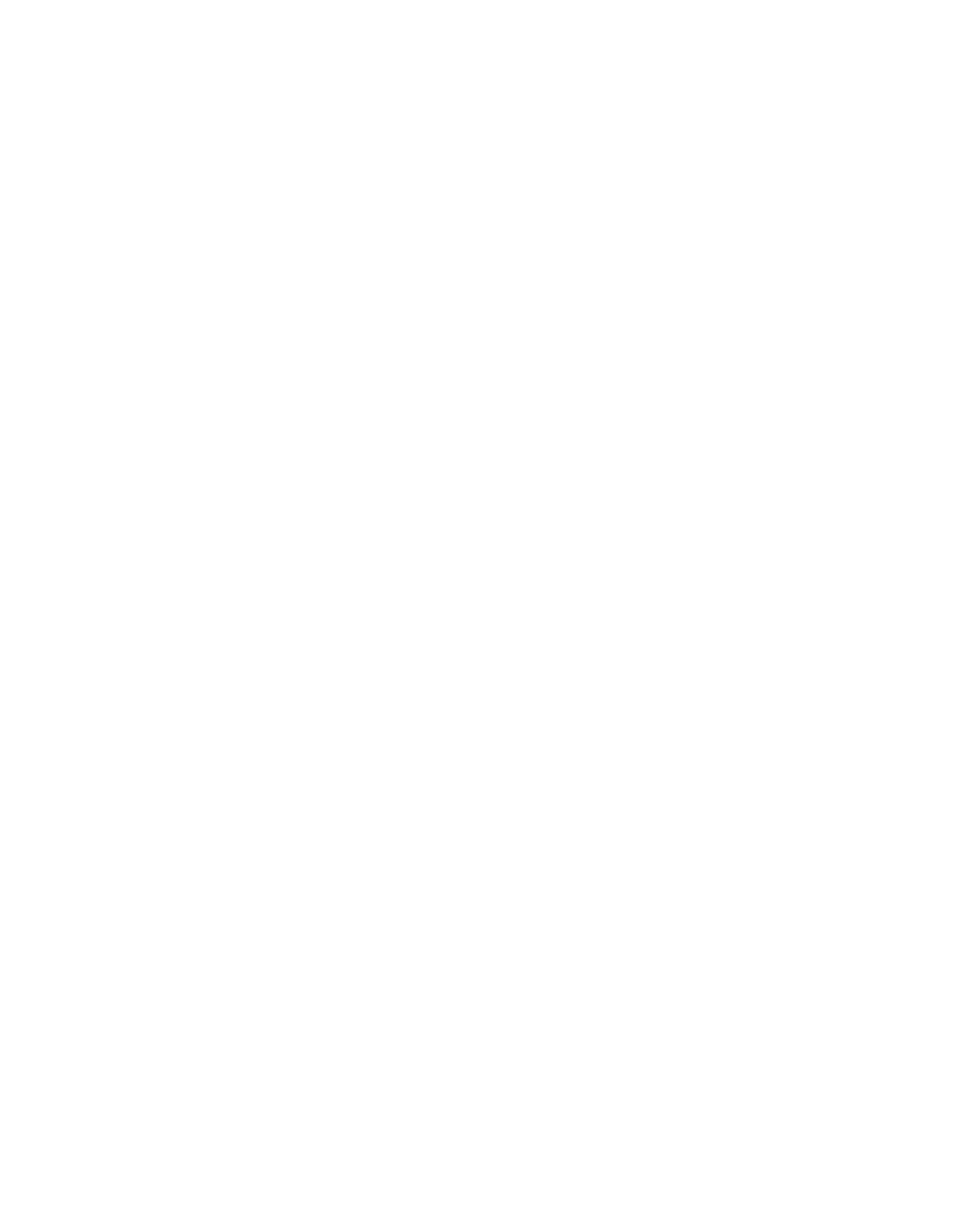

#### Statement by the

# Organization of the Petroleum Exporting Countries (OPEC)

to the

## International Monetary and Financial Committee (IMFC)

### Meeting of Ministers and Governors

October 2021



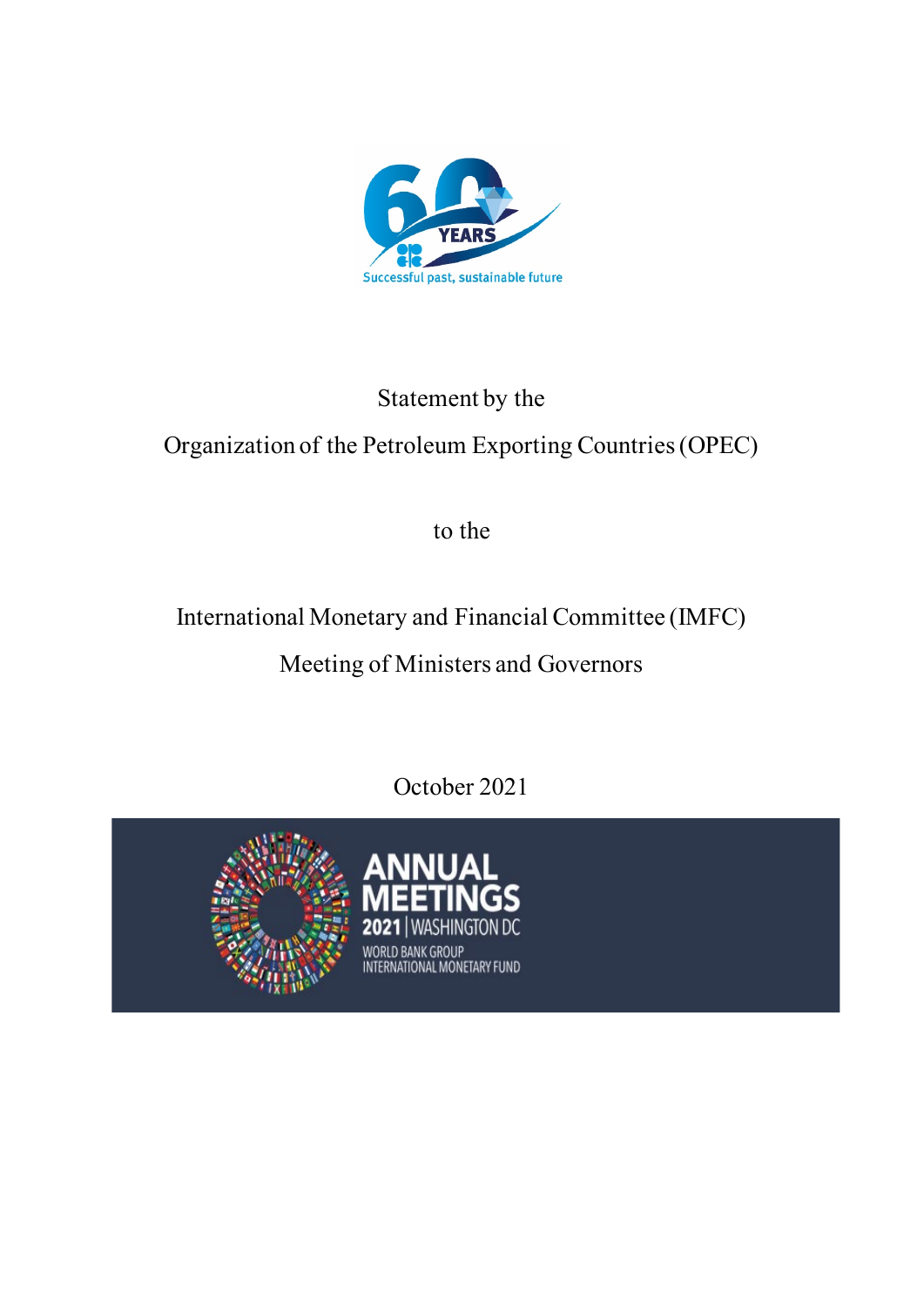

The **Organization of the Petroleum Exporting Countries (OPEC)**  would like to update the distinguished delegates to the **International Monetary and Finance Committee (IMFC)** on **current oil market conditions and developments**.

Since the last **IMFC** in April, the global oil market consolidated further and oil supply and demand factors moved towards balance as reflected in a reduced global oil surplus. **Commercial OECD oil stocks** adjusted lower to below the 2015-2019 average. **Rising vaccination** rates across the world, specifically in major economies, along with **improvements in mobility** and the easing of social distancing measures, boosted **oil demand** this year. Moreover, the continued efforts by **OPEC Member Countries and non-OPEC countries participating in the Declaration of Cooperation (DoC)** have significantly contributed to the global oil market stability.

The improving global oil market outlook and growing market confidence translated into higher oil prices in **3Q21**, with ICE Brent averaging about **\$72/b,** about **\$7** higher than its value in **1H21**. However, oil prices experienced some **volatility** in **3Q21** amid the rise of **COVID-19** variants in several countries that raised **uncertainty** about global oil demand outlooks, in addition to uncertainty regarding the fiscal and monetary stimulus measures. Unplanned oil supply disruptions also added some volatility to the oil market. Therefore, continuous monitoring by **OPEC Member Countries and non-OPEC countries participating in DoC** remains **pivotal** to the **stability of the global oil market.**

**Global economic growth** has recovered, supported by unprecedented government-led stimulus measures and swift improvements in reining in the pandemic's spread. After a healthy recovery in **1H21**, the global growth momentum accelerated in **3Q21**. Further upside potential may come from additional US fiscal stimulus, ongoing monetary easing and similar support measures in other major economies, as well as global improvements in efforts to contain **COVID-19**. At the same time, numerous challenges have become more accentuated in recent weeks. With these uncertainties in both directions, the global GDP growth forecast stands at **5.6%** for **2021** and at **4.2%**for **2022**.

The **US economy** gained momentum in **1H21**, amid pent-up demand and stimulus measures and isforecast to grow by **6.1%** in **2021** and by **4.1%**in **2022**. Amid improving domestic demand, a recovery in exports and ongoing stimulus measures, the **Euro-zone** economy is forecast to grow at **4.7%** in **2021** and **3.8%** in **2022**. The forecast for **Japan** stands at **2.8%** for **2021** and **2.0%** in **2022**, considering the ongoing impact of **COVID-19** on the economy. **China**'s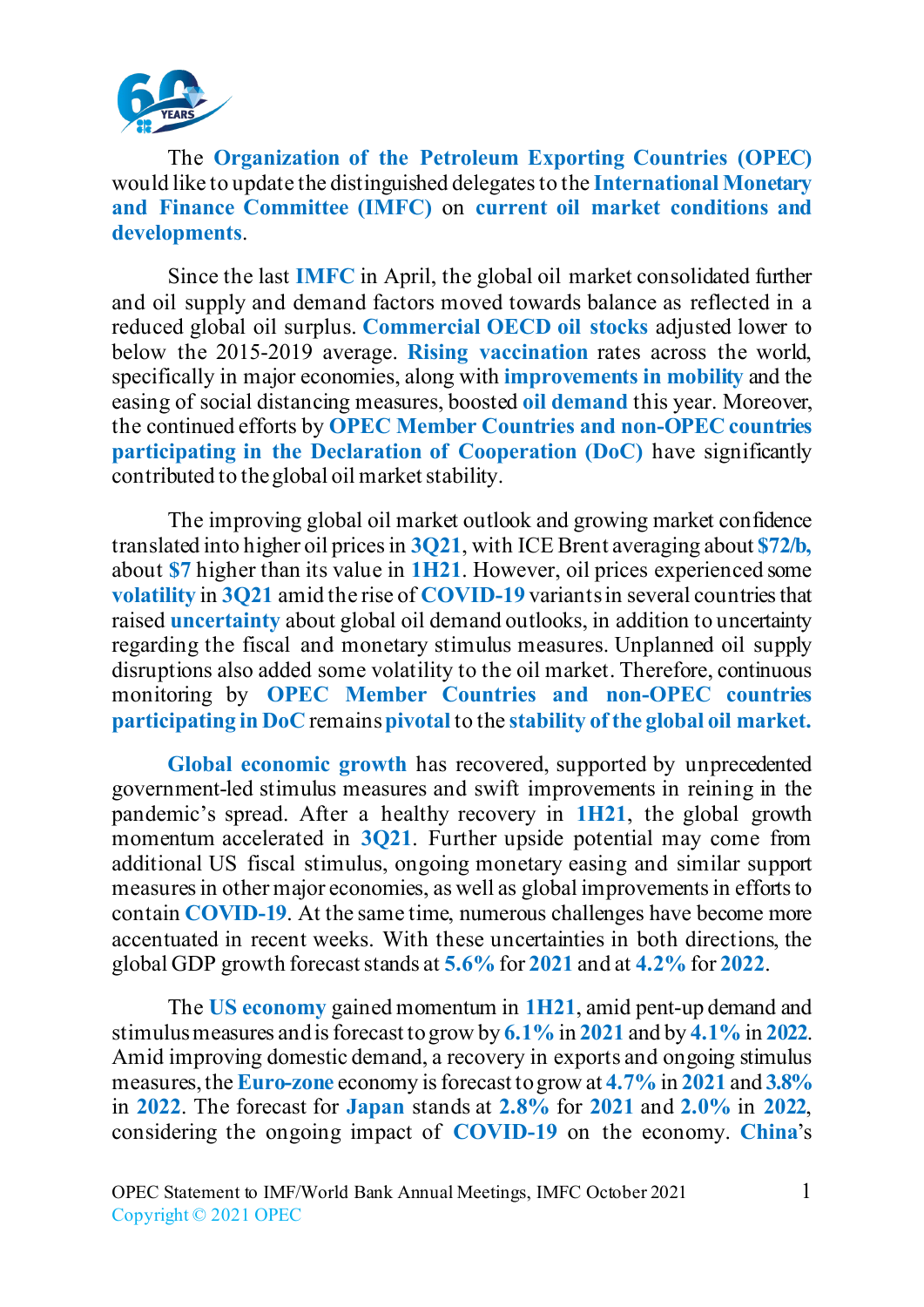

economy is expected to grow by **8.5%** in **2021** and **6%** in **2022**, taking into consideration a strong **1H21** and normalising growth thereafter. **India**'s **2021**  growth forecast stands at **9%**, following the major impact of COVID-19 in **1H21,** and **6.8%** in **2022**. Given the strong growth in **2Q21, Brazil**'s **2021** growth forecast stands at **4.7%**, while grow in **2022** is forecast to slow to **2.5%**. **Russia'**s forecast for **2021** stands at **3.5%**, benefitting from the OPEC/non-OPEC efforts to stabilize the oil market, while growth in **2022** is forecast to slow to **2.5%**.

A further rise in **COVID-19**infections, especially considering the coming winter season in the Northern Hemisphere, could dampen current growth projections. In addition, global supply chain disruptions, rising sovereign debt levels in many regions, together with inflationary pressures and central bank responses, are key factors that require close monitoring. Economic growth is anticipated to remain supported by ongoing fiscal and monetary stimulus and continued efforts to contain **COVID-19** infections.

**World oil demand** is estimated to recover significantly in **2021** and to increase by **6.0 mb/d**, making up around 65% of the lost demand during **2020**. In absolute terms, world oil demand is foreseen reaching **96.7 mb/d**. In the **OECD** region, oil demand is anticipated to see a **2.6 mb/d** y-o-y increase as demand gains traction in OECD Americas, the largest contributor to oil demand growth in **2021**. However, the region's oil demand is not expected to fully recover from the **2020** decline. Rebounding transportation fuels, mainly gasoline, in addition to healthy light- and middle-distillate requirements, are assumed to support oil demand recovery going forward. In the **non-OECD region**, oil demand is estimated to rise by **3.4 mb/d**. Demand growth is anticipated to be driven by China, followed by Other Asia and India. The healthy rebound in economic activity is expected to stimulate industrial fuel demand. Demand for petrochemical feedstock is also projected to support demand growth.

In **2022**, **world oil demand** growth is expected to continue recovering and to increase by around **4.2 mb/d** to **100.8 mb/d**. Oil demand in the **OECD** is anticipated to rise by **1.83 mb/d**, with OECD Americas rising steadily, and OECD Europe and Asia Pacific recording respectable growth. Additionally, ongoing improvements in vaccination rates and a potential increase in public confidence in managing COVID-19 is anticipated to be more widespread in **2022**, further supporting the recovery of oil demand, particularly transportation fuels. Petrochemicals and transportation will be sectors of the economy that will require more oil in 2022. Gasoline demand will be supported by higher employment and rising vehicle sales while expansion in the petrochemical industry and steady petrochemical margins will support light distillates in **2022**. In the **non-OECD**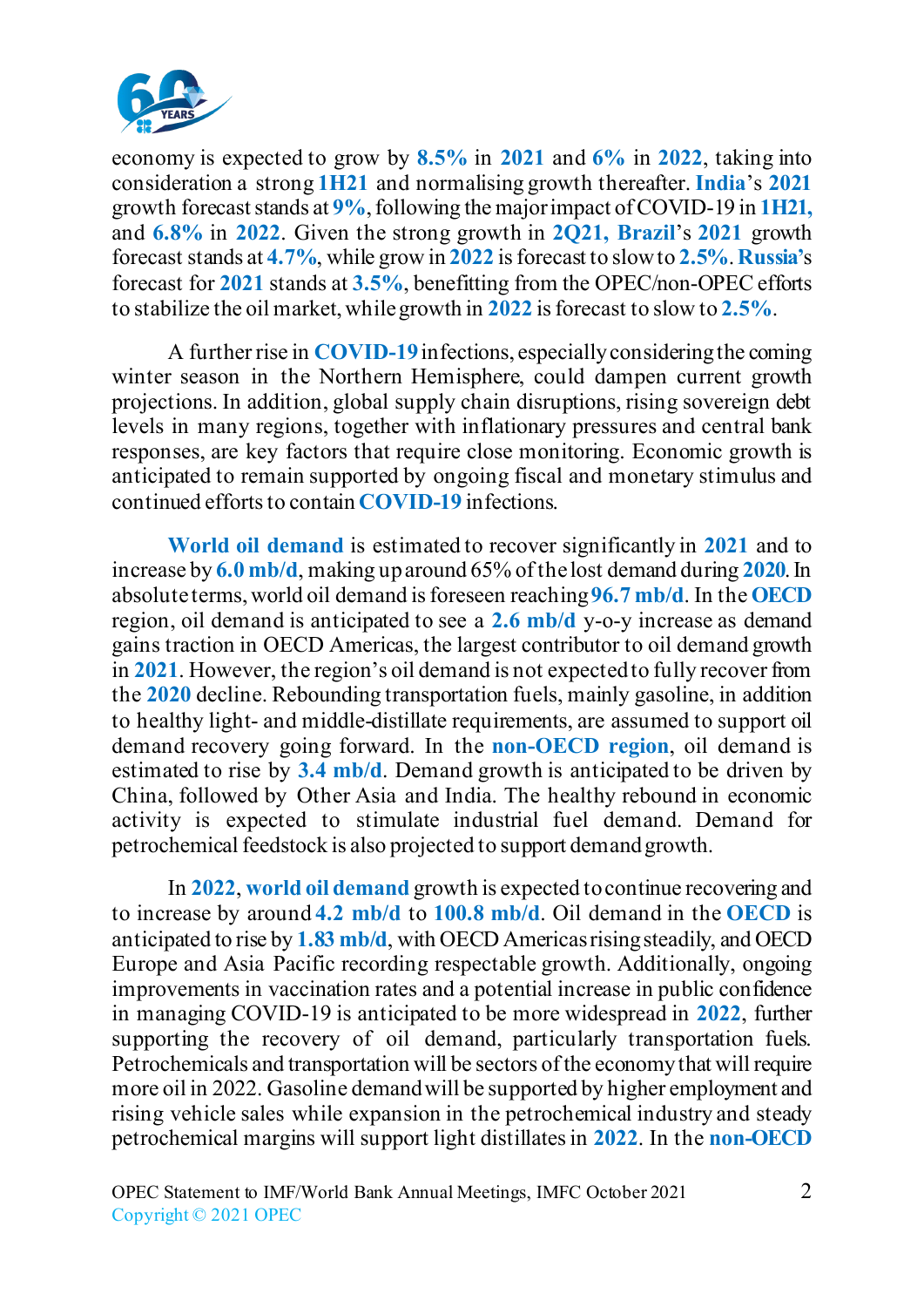

region, growth is expected to be around **2.32 mb/d**, with China continuing to lead the region in terms of growth, followed by Other Asia and India. As vaccination rates rise, the COVID-19 pandemic is expected to be better managed and economic activities and mobility will return to pre-COVID-19 levels in the main consuming countries. Light distillates supported by NGL capacity additions and steady petrochemical margins, strong middle distillate requirements, in light of healthy industrial and aviation sectors, as well as firm gasoline consumption supported by an expansion in the global vehicle fleet, are projected to lead the petroleum product increases next year.

**Uncertainties** surrounding the outlook remain high and are similar to the world economic outlook. These uncertainties particularly stem from issues related to **COVID-19 developments** – including rises in infections, the emergence of new variants and the pace of vaccination efforts. Additionally, developments in the global and regional **economic outlook**, such as progress in industrial activity and labour markets and the effect of monetary and fiscal stimulus measures, are also factors to be monitored closely over the short term.

**Non-OPEC liquids supply** in **2021** is expected to grow by **0.9 mb/d** from a year ago. The main drivers for growth are Canada, Russia, China, the US, Norway, Brazil and Guyana. Following the drastic fall in the US oil production due to freezing weather in February and the recent outages caused by Hurricane Ida in the US Gulf of Mexico, US production is expected to increase by **0.08 mb/d**. **Global E&P spending** for **2021** is forecast to grow by a slight **3.9%** y-o-y to average \$418 billion, much lower than the \$886 billion recorded in 2014.

For **2022**, the **non-OPEC liquids supply** is expected to grow by **2.9 mb/d**. The main contributors for growth will be Russia, the US, Canada, Brazil, Norway and Guyana. This will help the non-OPEC producers to begin returning shut-in wells, particularly in North America, although capital-spending circumstances still prevail. Global E&P spending for **2022** is forecast to grow by only 0.5% y-o-y to average \$420 billion. Given the fluidity of ongoing developments, there is a great deal of uncertainty surrounding the non-OPEC supply forecast for **2022**, mainly with regard to oil demand and spending by E&P companies.

Meanwhile, **OPEC NGLs and non-conventional liquids** production in 2021 is estimated to grow by **0.1 mb/d to average 5.2 mb/d**, and forecast to grow by **0.1 mb/d to average 5.3 mb/d** in **2022**. In August **2021**, **OPEC crude oil production** increased by **0.15 mb/d** m-o-m to average **26.76 mb/d**, according to secondary sources.